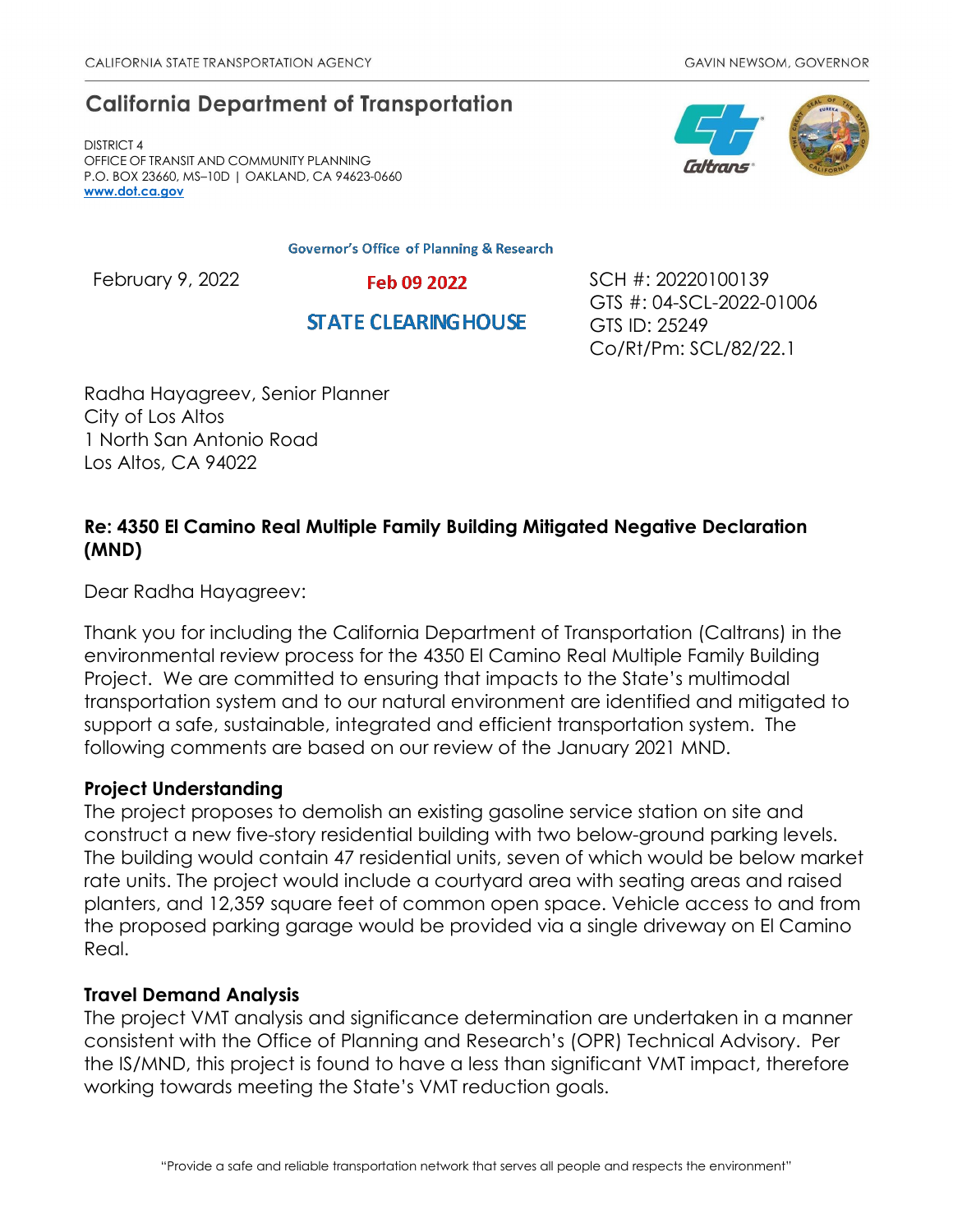Radha Hayagreev, Senior Planner February 9, 2022 Page 2

#### **Construction-Related Impacts**

Potential impacts to the State Right-of-Way (ROW) from project-related temporary access points should be analyzed. Mitigation for significant impacts due to construction and noise should be identified. Project work that requires movement of oversized or excessive load vehicles on State roadways requires a transportation permit that is issued by Caltrans. To apply, visit: [https://dot.ca.gov/programs/traffic](https://dot.ca.gov/programs/traffic-operations/transportation-permits)[operations/transportation-permits.](https://dot.ca.gov/programs/traffic-operations/transportation-permits) Prior to construction, coordination may be required with Caltrans to develop a Transportation Management Plan (TMP) to reduce construction traffic impacts to the STN.

# **Lead Agency**

As the Lead Agency, the City of Los Altos is responsible for all project mitigation, including any needed improvements to the State Transportation Network (STN). The project's fair share contribution, financing, scheduling, implementation responsibilities and lead agency monitoring should be fully discussed for all proposed mitigation measures.

# **Equitable Access**

If any Caltrans facilities are impacted by the project, those facilities must meet American Disabilities Act (ADA) Standards after project completion. As well, the project must maintain bicycle and pedestrian access during construction. These access considerations support Caltrans' equity mission to provide a safe, sustainable, and equitable transportation network for all users.

# **Encroachment Permit**

Please be advised that any permanent work or temporary traffic control that encroaches onto Caltrans' ROW requires a Caltrans-issued encroachment permit. As part of the encroachment permit submittal process, you may be asked by the Office of Encroachment Permits to submit a completed encroachment permit application package, digital set of plans clearly delineating Caltrans' ROW, digital copy of signed, dated and stamped (include stamp expiration date) traffic control plans, this comment letter, your response to the comment letter, and where applicable, the following items: new or amended Maintenance Agreement (MA), approved Design Standard Decision Document (DSDD), approved encroachment exception request, and/or airspace lease agreement. Your application package may be emailed to [D4Permits@dot.ca.gov.](mailto:D4Permits@dot.ca.gov)

Please note that Caltrans is in the process of implementing an online, automated, and milestone-based Caltrans Encroachment Permit System (CEPS) to replace the current permit application submittal process with a fully electronic system, including online payments. The new system is expected to be available during 2022. To obtain information about the most current encroachment permit process and to download